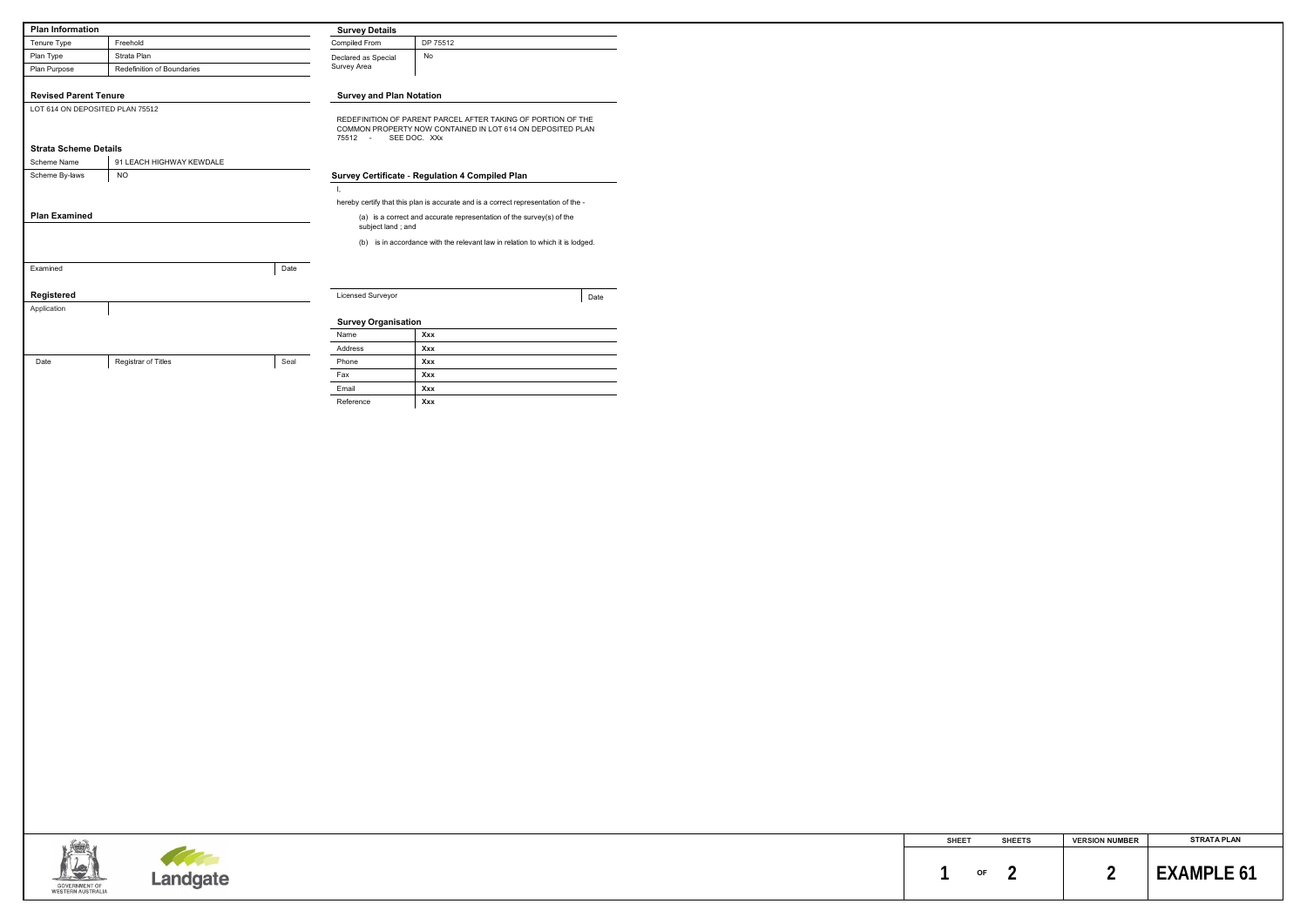

## STRATA PLAN  **2 2** 2 **EXAMPLE 6**1

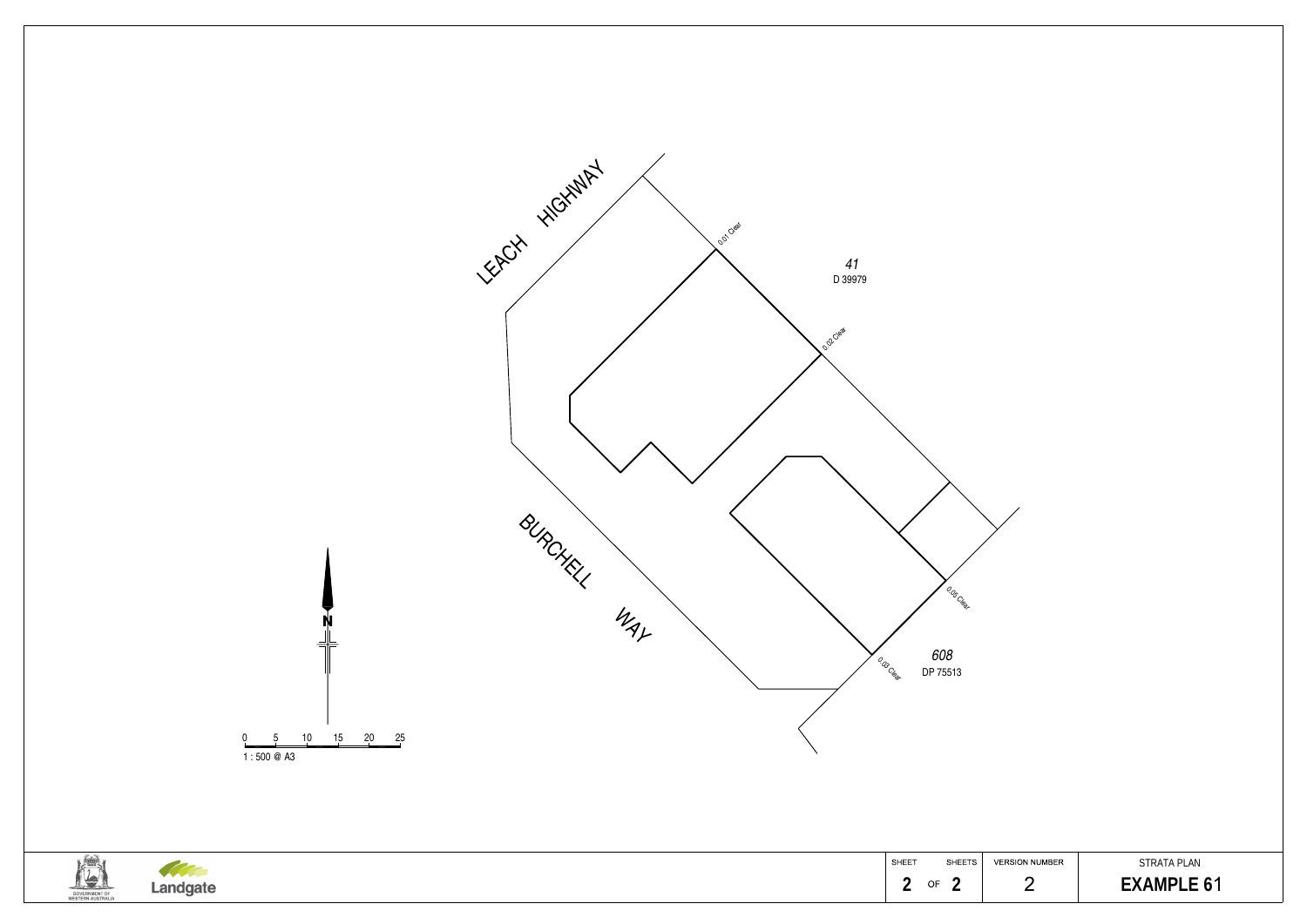

| $\mathbf{3}$   | 17  | 2034-189     | 5 per cent less than the prop<br>that Lot bears to the aggrega |
|----------------|-----|--------------|----------------------------------------------------------------|
| $\overline{4}$ | 9   | 2034 - 190   | delineated on the plan.                                        |
| 5              | 13  | 2034-191     |                                                                |
| $6\phantom{1}$ | 13  | $2034 - 192$ |                                                                |
|                | 14  | 2034-193     |                                                                |
|                |     |              |                                                                |
|                |     |              | $16 - 12 - 1994$                                               |
|                |     |              | Date                                                           |
| AGGREGATE      | 100 |              |                                                                |

ortion that the capital value of ate capital value of all the Lots

Signed

 $\mathcal{L}$ 

02181/5/91-2M-S/7652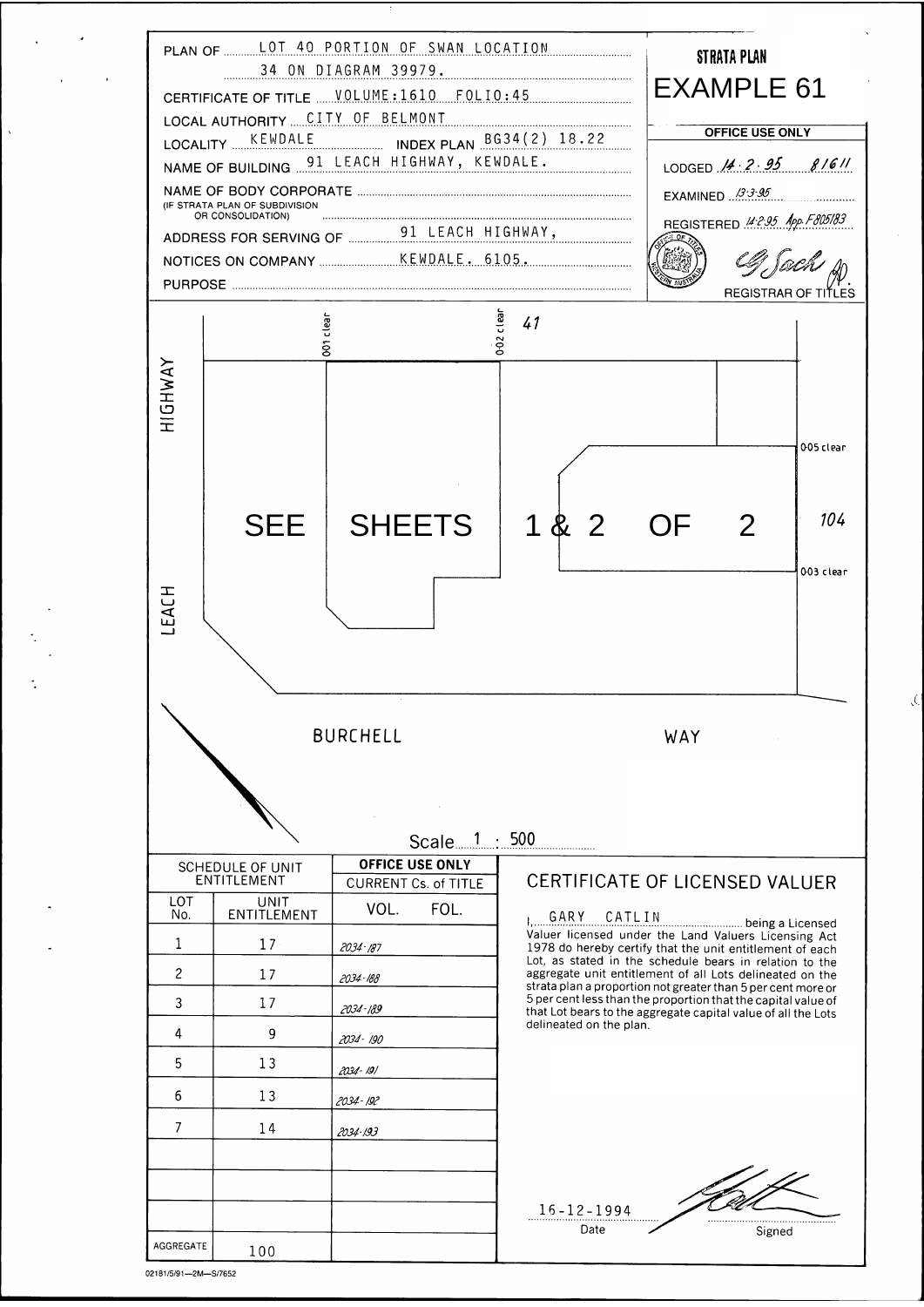

EXTERNAL FACES OF THE WALLS ARE THE BOUNDARIES OF THE LOTS AND THE PART LOT COMPRISING THE BUILDINGS, UNLESS OTHERWISE STATED. STRATA OF THE PART LOT EXTERNAL TO THE BUILDING EXTENDS BETWEEN 1 METRE BELOW AND 10 METRES ABOVE THE UPPER SURFACE LEVEL OF THE GROUND FLOOR OF THE BUILDING ON LOT 7.



41445/6/85-1M-S/7658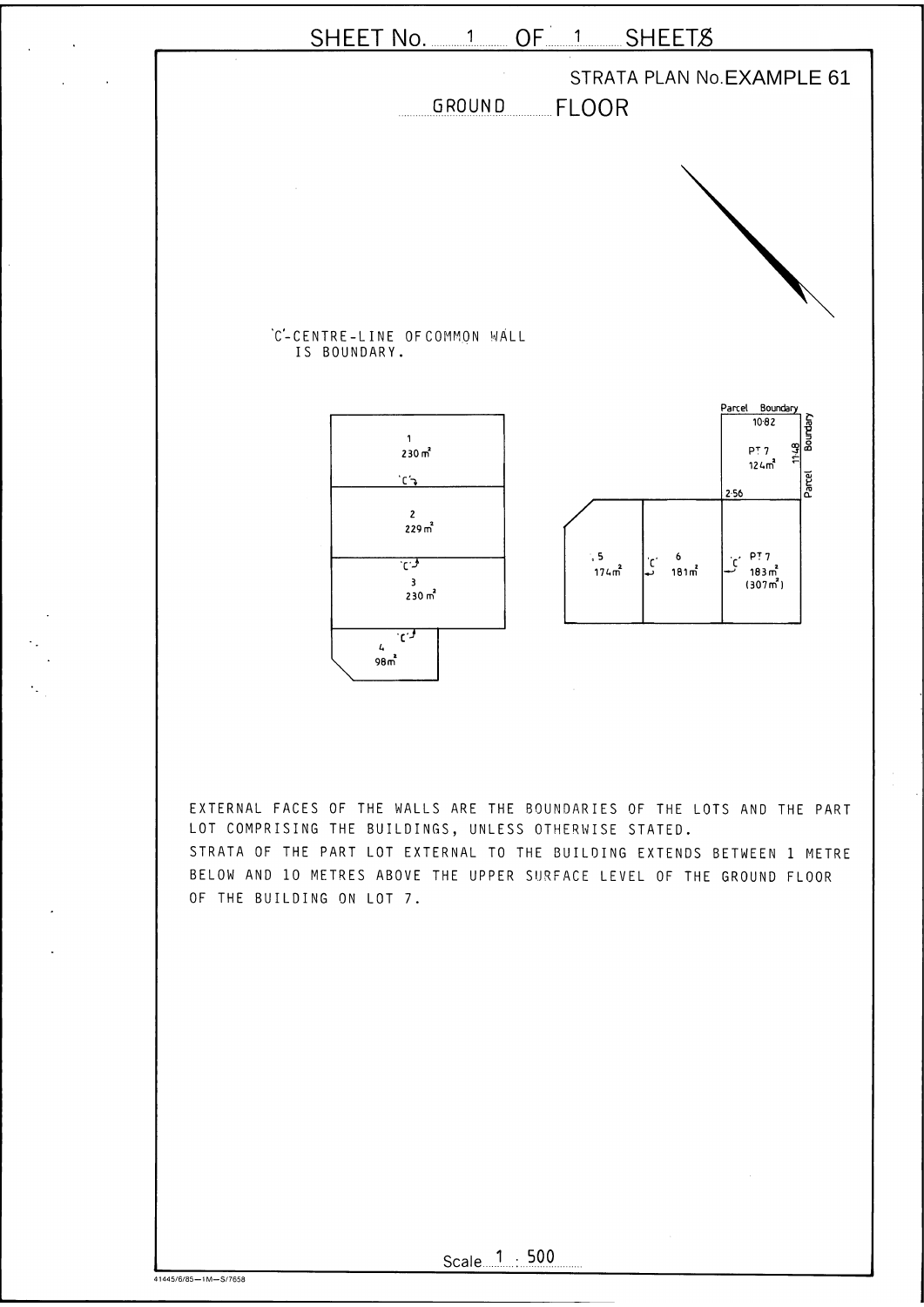| CA6<br>TITLES<br>$\overline{0}$                                                                           |                            | SIGNATURE OF<br>REGISTRAR of TITL | ΕS                  |                                                                    |  |  |  |                      |                                                              |                                                                                                                                                                                                           |  |  |  |  |
|-----------------------------------------------------------------------------------------------------------|----------------------------|-----------------------------------|---------------------|--------------------------------------------------------------------|--|--|--|----------------------|--------------------------------------------------------------|-----------------------------------------------------------------------------------------------------------------------------------------------------------------------------------------------------------|--|--|--|--|
| REGISTRAR                                                                                                 |                            |                                   | REGIST <sup>D</sup> | <b>DD/MM/YYYYY</b>                                                 |  |  |  |                      | CANCELLATION                                                 |                                                                                                                                                                                                           |  |  |  |  |
|                                                                                                           |                            | INSTRUMENT                        | NUMBER              | <b>M######</b>                                                     |  |  |  |                      |                                                              |                                                                                                                                                                                                           |  |  |  |  |
|                                                                                                           |                            |                                   | NATURE              | TAKING ORDER                                                       |  |  |  |                      |                                                              |                                                                                                                                                                                                           |  |  |  |  |
|                                                                                                           | <b>ORS</b><br>PROPRIET     |                                   |                     |                                                                    |  |  |  | ETC.<br>ENCUMBRANCES | $-ES$<br>$\overline{O}$<br>SIGNATURE OF<br>REGISTRAR of TITI | $3\overline{1}$<br>小小<br><b>SSSSS</b>                                                                                                                                                                     |  |  |  |  |
|                                                                                                           | REGISTERED                 |                                   |                     |                                                                    |  |  |  | $\overline{O}$       | REGIST'D                                                     | 25.6.12                                                                                                                                                                                                   |  |  |  |  |
| $\blacksquare$<br>STRATA PLAN NO<br>$\overline{0}$<br>$\blacktriangledown$<br>$\mathcal{F}_{\mathcal{L}}$ | $\overline{O}$<br>SCHEDULE | REGISTERED PROPRIETOR             |                     | FQ.<br>VOL.<br>PLAN 75512.<br>614 ON DEPOSITED<br>$\overline{1}$ O |  |  |  | SCHEDULE             | PARTICULARS                                                  | Intention to Take for the designated<br>f-Gateway-WA---Perth-Airport-and-Ereight<br>-each Highway (Miles Road to Tonkin<br>--As to portion conly.<br>Notice of In<br>Purpose of Le<br>Piccess<br>Highway) |  |  |  |  |
| <b>ANNEXURE</b>                                                                                           |                            |                                   |                     | PORTIONS COMPRISED IN                                              |  |  |  |                      | NUMBER<br>INSTRUMENT                                         | 1971720                                                                                                                                                                                                   |  |  |  |  |
|                                                                                                           |                            |                                   |                     |                                                                    |  |  |  |                      | NATURE                                                       | otice                                                                                                                                                                                                     |  |  |  |  |

E: ENTRIES RULED THROUGH AND AUTHENTICATED BY THE SIGNATURE OF THE REGISTRAR<br>OF TITLES ARE CANCELLED

## **EXAMPLE 61**

 $\ddot{\phantom{a}}$ 

 $\hat{\mathbf{r}}$ 

 $\ddot{\phantom{0}}$ 

 $\ddot{\phantom{a}}$  .

 $\ddot{\phantom{a}}$ 

 $\bullet$ 

 $\ddot{\phantom{a}}$ 

## $41446685 - 1M - S.7659$

| $\ddot{\phantom{1}}$<br>$\mathbf{x}$ |  | <b>DEPOSITED</b><br>614 ON |  |  |  |  |                                              |                                 | Notice of Inten<br>Purpose of Gate<br>Access – Leach<br>Anay, As.t |  |  |  |  |
|--------------------------------------|--|----------------------------|--|--|--|--|----------------------------------------------|---------------------------------|--------------------------------------------------------------------|--|--|--|--|
| ANNEXURE                             |  | <b>IDTN</b><br>COMPRISED   |  |  |  |  | Œ<br>Щ<br>МB<br>INSTRUMENT<br>$\overline{z}$ | $\overline{0}$<br>↽<br>r<br> თ  |                                                                    |  |  |  |  |
|                                      |  | <b>PORTIONS</b>            |  |  |  |  | $R_{E}$<br>Ξ<br>⊢<br>⋖<br>Ź                  | Φ<br>$\circ$<br><b>—</b><br>Not |                                                                    |  |  |  |  |